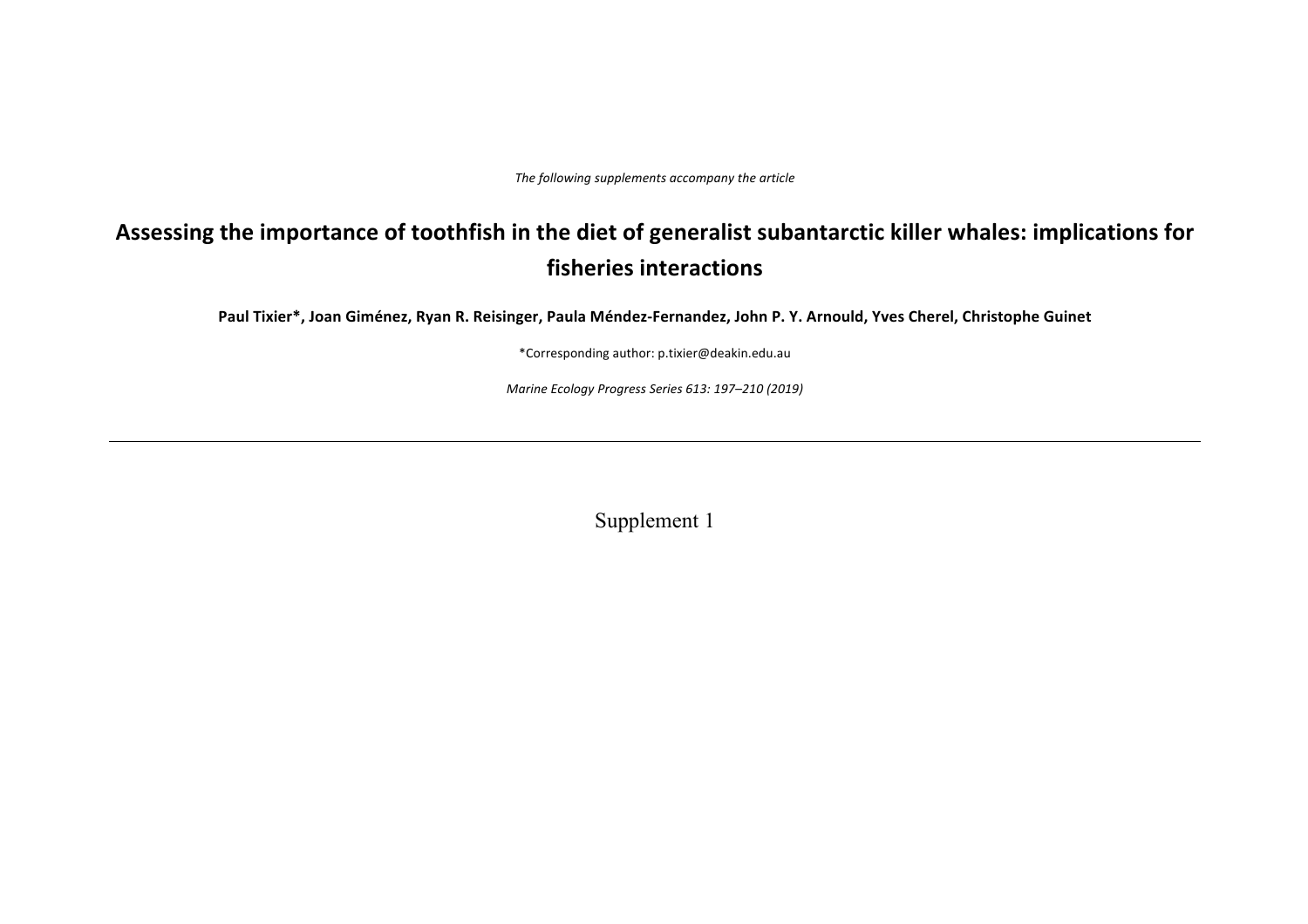**Table S1. Prey species confirmed as prey of the Crozet killer whales from stomach contents and direct observations of predation events.** For stomach contents, details include the nature of the remains found in the stomach of one sub-adult male from the Crozet population (ID: C041) discovered dead and stranded in Baie de la Hébé (Possession Island) on August  $17<sup>th</sup>$  2006. For observations, details include the age class (adults or unweaned juveniles, here referred as "pups" for seal species) and whether predation occurred in inshore waters (observed from Possession Island) or in offshore waters (at the edge of the shelf, observed from fishing vessels).

| Data                | <b>Details</b><br><b>Species</b>                 |                                                | <b>Source</b>                                               |  |  |  |  |
|---------------------|--------------------------------------------------|------------------------------------------------|-------------------------------------------------------------|--|--|--|--|
|                     | <b>Mammals</b>                                   |                                                |                                                             |  |  |  |  |
| Stomach<br>contents | Southern elephant seal                           | One complete skin and accumulated bones        |                                                             |  |  |  |  |
|                     | Mirounga leonina                                 | (vertebrae and ribs)                           | This study                                                  |  |  |  |  |
|                     | Fur seal Arctocephalus sp.                       | Lower jaw from a small individual              |                                                             |  |  |  |  |
|                     | <b>Birds</b>                                     |                                                |                                                             |  |  |  |  |
|                     | King penguin Aptenodytes                         | Bones, feet, tail feathers, stomach from about |                                                             |  |  |  |  |
|                     | patagonicus                                      | 3 individuals                                  |                                                             |  |  |  |  |
|                     | Cephalopods                                      |                                                |                                                             |  |  |  |  |
|                     | Octopodidae sp.                                  | One large beak of a benthic octopus            |                                                             |  |  |  |  |
|                     | <b>Mammals</b>                                   |                                                |                                                             |  |  |  |  |
|                     | Southern elephant seal                           | Pups and adult females in inshore waters       | (Voisin, 1976; Guinet and Jouventin, 1990; Guinet, 1991,    |  |  |  |  |
|                     | Mirounga leonina                                 |                                                | 1992; Guinet and Bouvier, 1995)                             |  |  |  |  |
|                     | Fur seal Arctocephalus spp.                      | Pups in inshore waters                         | (Guinet and Jouventin, 1990)                                |  |  |  |  |
|                     | Southern right whale                             | Adults in inshore and offshore waters          | (Guinet and Jouventin, 1990), this study                    |  |  |  |  |
|                     | Eubalaena australis                              |                                                |                                                             |  |  |  |  |
|                     | Minke whale Baleanoptera                         | Adults in inshore waters                       | (Guinet and Jouventin, 1990; Guinet et al., 2000)           |  |  |  |  |
|                     | acutorostrata                                    |                                                |                                                             |  |  |  |  |
|                     | <b>Birds</b>                                     |                                                |                                                             |  |  |  |  |
| Observations        | King penguin Aptenodytes                         | Adults in inshore waters                       | (Ridoux, 1987; Guinet and Jouventin, 1990; Guinet, 1991,    |  |  |  |  |
|                     | patagonicus                                      |                                                | 1992)                                                       |  |  |  |  |
|                     | Crested penguin Eudyptes spp.                    | Adults in inshore waters                       | (Ridoux, 1987; Guinet and Jouventin, 1990;                  |  |  |  |  |
|                     |                                                  |                                                | Guinet, 1991, 1992)                                         |  |  |  |  |
|                     | Gentoo penguin <i>Pygoscelis</i>                 | Adults in inshore waters                       | Tixier, pers. comm. 2018                                    |  |  |  |  |
|                     | papua<br>Fish                                    |                                                |                                                             |  |  |  |  |
|                     | Nototheniid fish                                 | Inshore waters                                 |                                                             |  |  |  |  |
|                     |                                                  |                                                | (Guinet and Jouventin, 1990)                                |  |  |  |  |
|                     | Patagonian toothfish<br>Dissostichus eleginoides | Offshore waters (depredated from fishing)      | (Roche et al., 2007; Tixier et al., 2010, 2015, 2016, 2017) |  |  |  |  |
|                     |                                                  | gear)                                          |                                                             |  |  |  |  |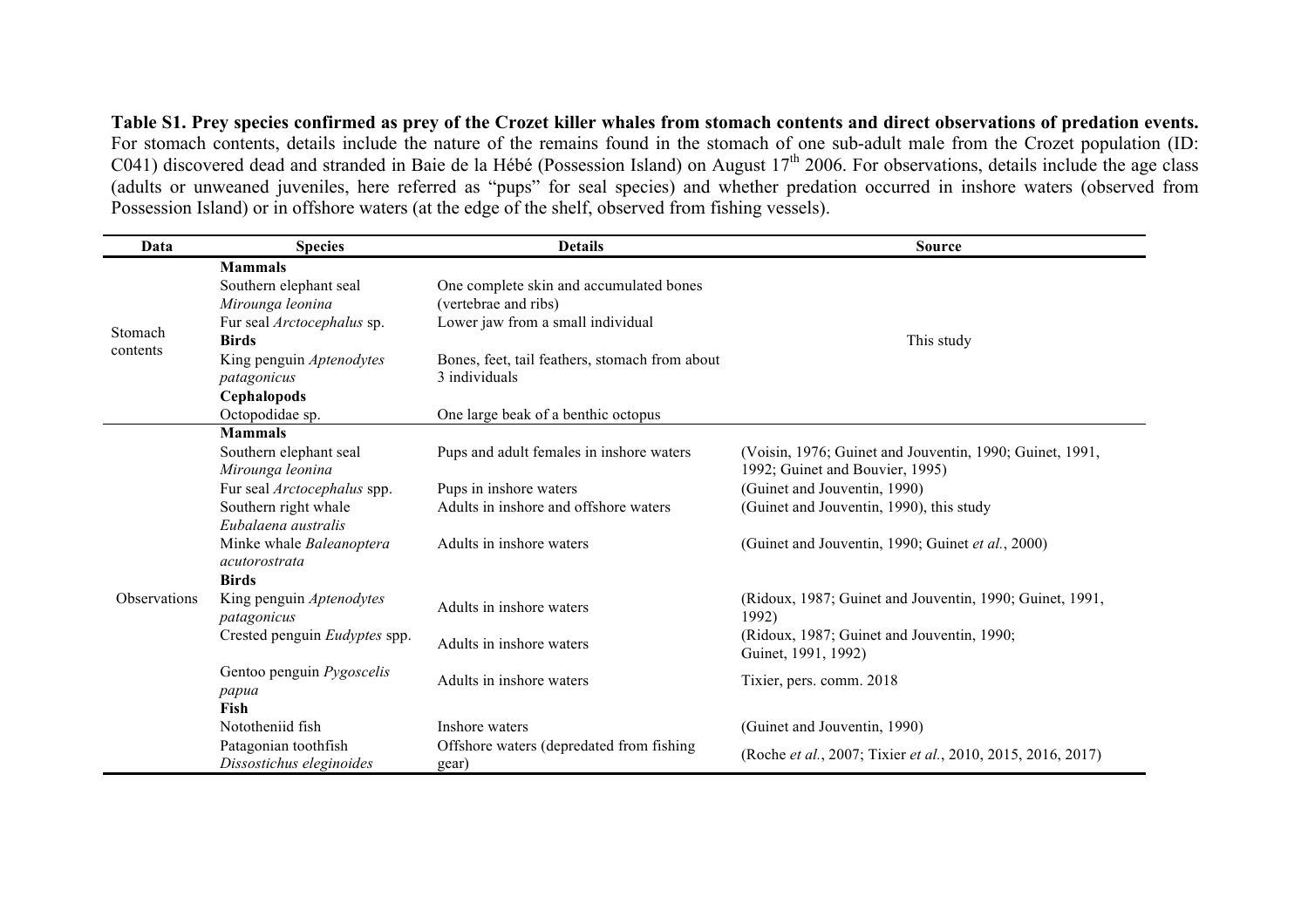**Table S2. Values of δ13C and δ15N (‰) of lipid-extracted skin collected from the Crozet killer whales**. Details on individuals include the ID code (as in Tixier et al. 2014), the sex (M: Male, F: Female), the age class (A: Adult, > 10 years old, S: Sub-adult < 10 years old) and whether the whale was sighted interacting with fisheries during the 48 (Depredation 48d) or 24 days (Depredation 24d) preceding the date of sampling. Sampling information includes the date, location (latitude and longitude) and the platform (F/V: toothfish fishing vessel, land: Possession Island shore) of the samples obtained via remote biopsy sampling. C:N is the atomic carbon:nitrogen ratio.

| <b>Individuals sampled</b> |                           |              |                      | <b>Sampling information</b> |            |       |          | Skin isotopic values |      |                |                |      |
|----------------------------|---------------------------|--------------|----------------------|-----------------------------|------------|-------|----------|----------------------|------|----------------|----------------|------|
| ID                         | <b>Sex</b>                | Age<br>class | Depredation<br>(24d) | Depredation<br>(48d)        | Date       | Time  | Platform | Lat.                 | Lon. | $\delta^{13}C$ | $\delta^{15}N$ | C: N |
| C <sub>041</sub>           | M                         | S            | unknown              | unknown                     | 17/08/2006 | 10:00 | land     | $-46.4$              | 51.8 | $-18.84$       | 13.44          | 3.30 |
| C019                       | $\boldsymbol{F}$          | A            |                      |                             | 4/02/2011  | 8:44  | F/V      | $-46.9$              | 51.1 | $-19.53$       | 13.07          | 3.15 |
| C148                       | $\boldsymbol{F}$          | S            |                      |                             | 8/02/2011  | 7:32  | F/V      | $-46.9$              | 51.1 | $-19.57$       | 13.61          | 3.19 |
| C <sub>121</sub>           | ${\bf F}$                 | A            |                      |                             | 8/02/2011  | 8:03  | F/V      | $-46.9$              | 51.1 | $-17.95$       | 13.64          | 3.17 |
| C018                       | ${\bf F}$                 | A            |                      |                             | 8/02/2011  | 10:48 | F/V      | $-46.9$              | 51.1 | $-19.55$       | 13.81          | 3.21 |
| C <sub>161</sub>           | M                         | S            |                      |                             | 8/02/2011  | 17:42 | F/V      | $-46.9$              | 51.1 | $-19.46$       | 12.54          | 3.16 |
| C <sub>020</sub>           | M                         | A            |                      |                             | 9/02/2011  | 16:50 | F/V      | $-46.9$              | 51.1 | $-19.49$       | 13.45          | 3.23 |
| C <sub>143</sub>           | ${\bf F}$                 | A            |                      |                             | 9/02/2011  | 17:21 | F/V      | $-46.9$              | 51.1 | $-18.06$       | 13.92          | 3.17 |
| C138                       | $\boldsymbol{F}$          | A            |                      |                             | 14/02/2011 | 13:06 | F/V      | $-46.1$              | 51.1 | $-18.91$       | 13.38          | 3.13 |
| C172                       | ${\bf F}$                 | A            |                      |                             | 21/02/2011 | 10:18 | F/V      | $-46.4$              | 51.0 | $-18.35$       | 13.59          | 3.11 |
| C187                       | ${\bf F}$                 | S            | $\theta$             | $\boldsymbol{0}$            | 19/11/2011 | 11:01 | land     | $-46.4$              | 51.8 | $-19.13$       | 14.21          | 3.25 |
| C012                       | $\boldsymbol{F}$          | A            | $\theta$             | $\mathbf{0}$                | 24/11/2011 | 15:20 | land     | $-46.4$              | 51.8 | $-19.34$       | 13.65          | 3.26 |
| C <sub>200</sub>           | $\boldsymbol{F}$          | S            | $\boldsymbol{0}$     | $\boldsymbol{0}$            | 25/11/2011 | 19:24 | land     | $-46.4$              | 51.8 | $-18.81$       | 14.25          | 3.13 |
| C128                       | $\boldsymbol{\mathrm{F}}$ | A            | $\overline{0}$       | $\overline{0}$              | 26/11/2011 | 14:02 | land     | $-46.4$              | 51.8 | $-18.91$       | 13.41          | 3.22 |
| C <sub>069</sub>           | $\overline{F}$            | A            | $\theta$             | $\mathbf{0}$                | 26/11/2011 | 14:10 | land     | $-46.4$              | 51.8 | $-19.05$       | 13.65          | 3.20 |
| C <sub>116</sub>           | ${\bf F}$                 | A            | $\boldsymbol{0}$     | $\boldsymbol{0}$            | 3/12/2011  | 10:47 | land     | $-46.4$              | 51.8 | $-18.81$       | 13.89          | 3.20 |
| C <sub>068</sub>           | M                         | $\mathbf{A}$ | $\theta$             | $\mathbf{0}$                | 3/12/2011  | 12:04 | land     | $-46.4$              | 51.8 | $-18.87$       | 13.33          | 3.17 |
| C <sub>004</sub>           | ${\bf F}$                 | A            | $\theta$             |                             | 25/11/2012 | 18:11 | land     | $-46.4$              | 51.8 | $-18.81$       | 13.31          | 3.27 |
| C063                       | $\boldsymbol{F}$          | A            | $\boldsymbol{0}$     |                             | 4/12/2012  | 11:18 | land     | $-46.4$              | 51.8 | $-19.52$       | 13.50          | 3.39 |

\* Sample from stranded dead individual not included in analyses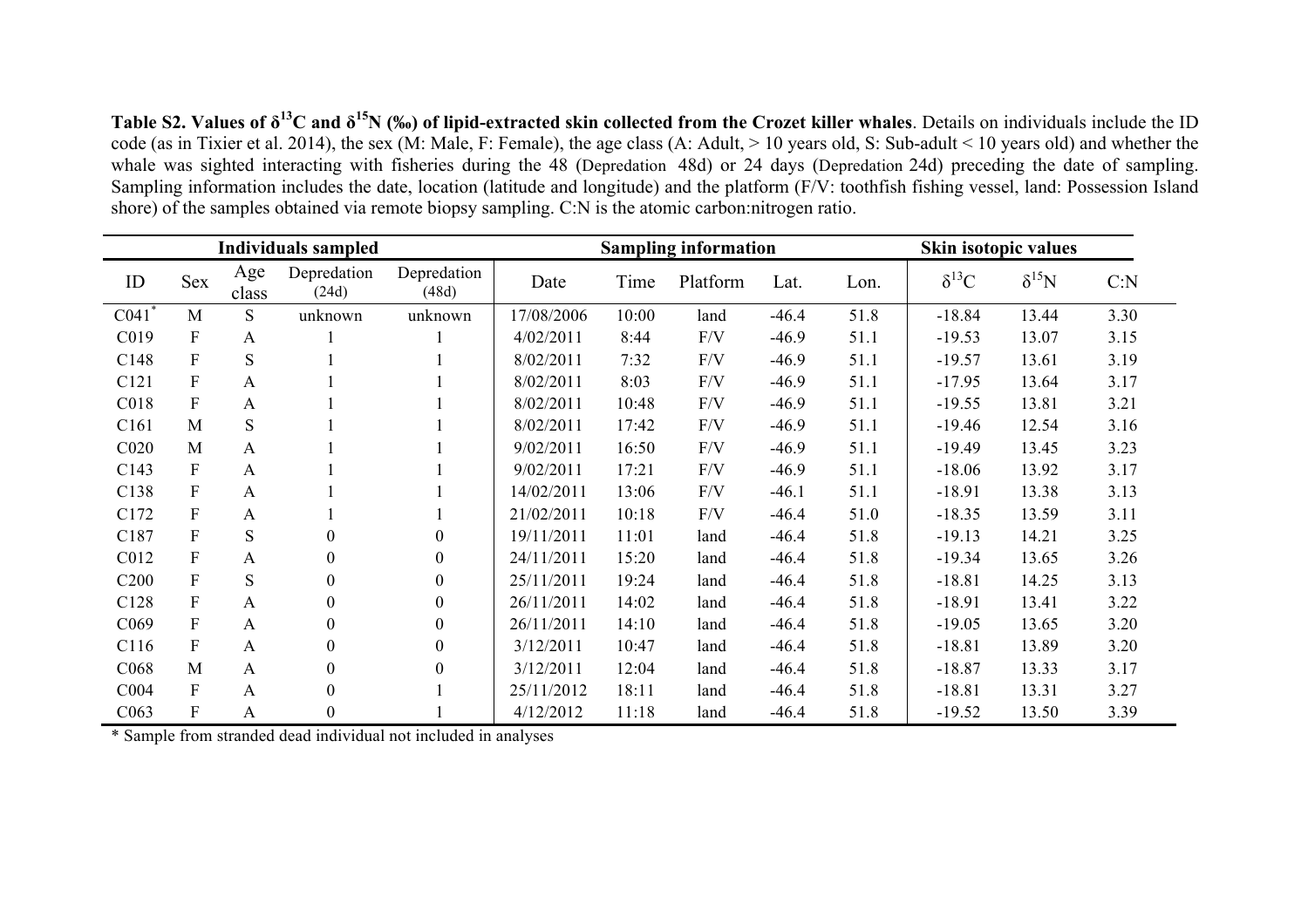**Table S3. Values of δ13C and δ15N (‰) of lipid-extracted skin collected from sperm whales at Crozet and Kerguelen**. Details on individuals include the ID code (as in Labadie et al. 2015) and the sex (M: Male, U: Unknown). Sampling information includes the date, area (Exclusive Economic Zones of Kerguelen or Crozet), the location (latitude and longitude) of the samples obtained from a stranded animal (2007) or via remote biopsy sampling from toothfish fishing vessels (2011).

| Individuals sampled |            | <b>Sampling information</b> | Skin isotopic<br>values |              |      |                |                |      |
|---------------------|------------|-----------------------------|-------------------------|--------------|------|----------------|----------------|------|
| ID                  | <b>Sex</b> | Date                        | Area                    | Lat.         | Lon. | $\delta^{13}C$ | $\delta^{15}N$ | C: N |
| U                   | M          | 1/03/2007                   | Kerguelen $-46.9$ 51.1  |              |      | $-17.89$ 14.04 |                | 3.23 |
| <b>KER 009</b>      | U          | 17/01/2011                  | Kerguelen               | $-46.9$ 51.1 |      | $-18.55$ 14.17 |                | 3.29 |
| <b>KER 037</b>      | U          |                             | $18/01/2011$ Kerguelen  | $-46.9$ 51.1 |      | $-18.82$ 13.47 |                | 3.23 |
| CRO 029             | U          | 14/02/2011                  | Crozet                  | $-46.2$ 51.0 |      | $-18.92$ 13.79 |                | 3.42 |
| CRO 037             | U          | 14/02/2011                  | Crozet                  | $-46.1$      | 51.1 | $-19.17$       | 13.82          | 3.47 |
| CRO 036             | U          | 17/02/2011                  | Crozet                  | $-46.8$      | 50.1 | $-18.51$       | 14.77          | 3.25 |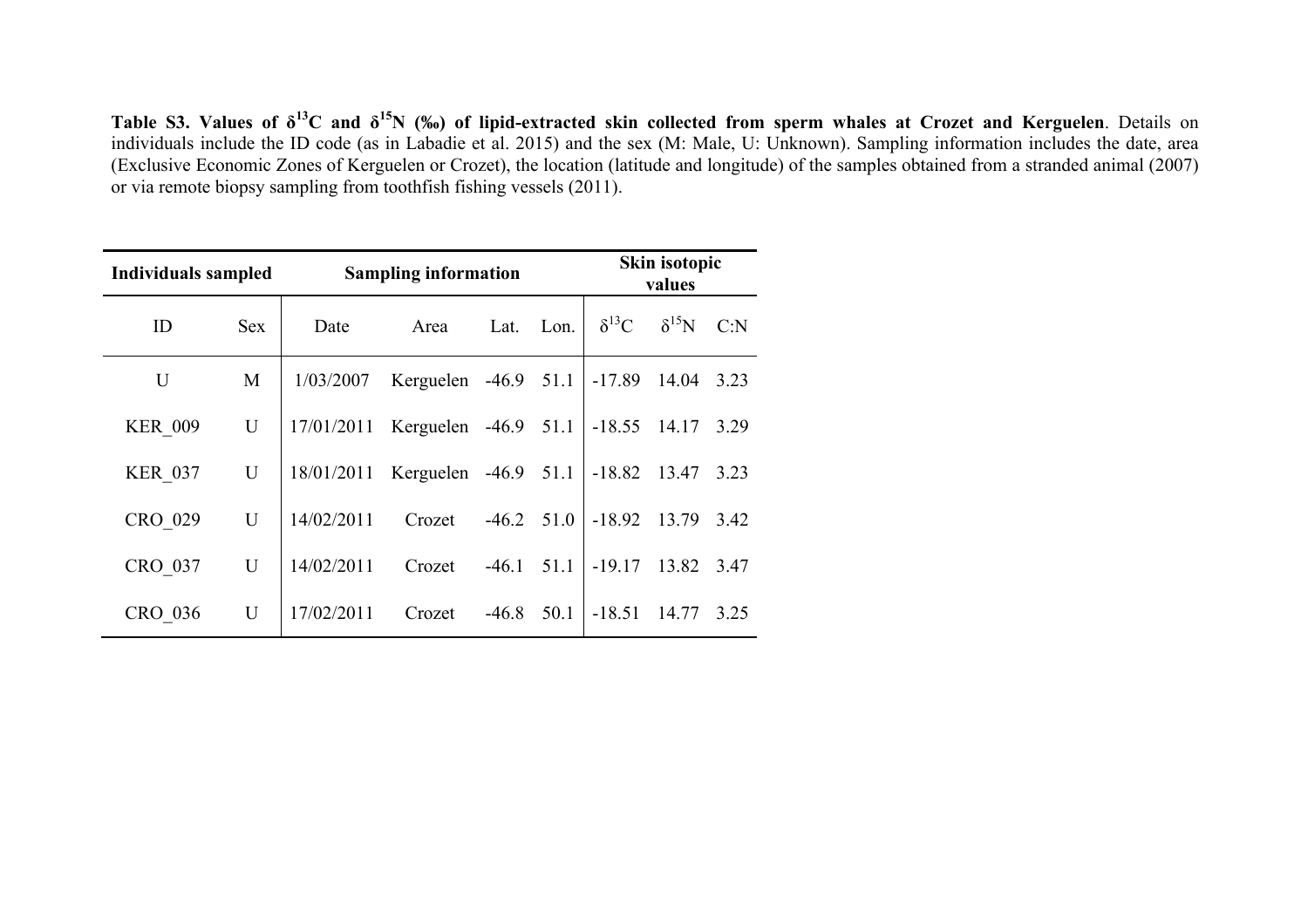

Figure S1. Sample size corrected standard ellipse areas (SEA<sub>C</sub>; solid lines) and convex hull areas (dotted lines) for all Crozet killer **whales (black), depredating (red) and non-depredating (blue) samples.** The depredating state was here assigned to samples if individuals sampled were sighted interacting with fisheries over the 48 days preceding the sampling date.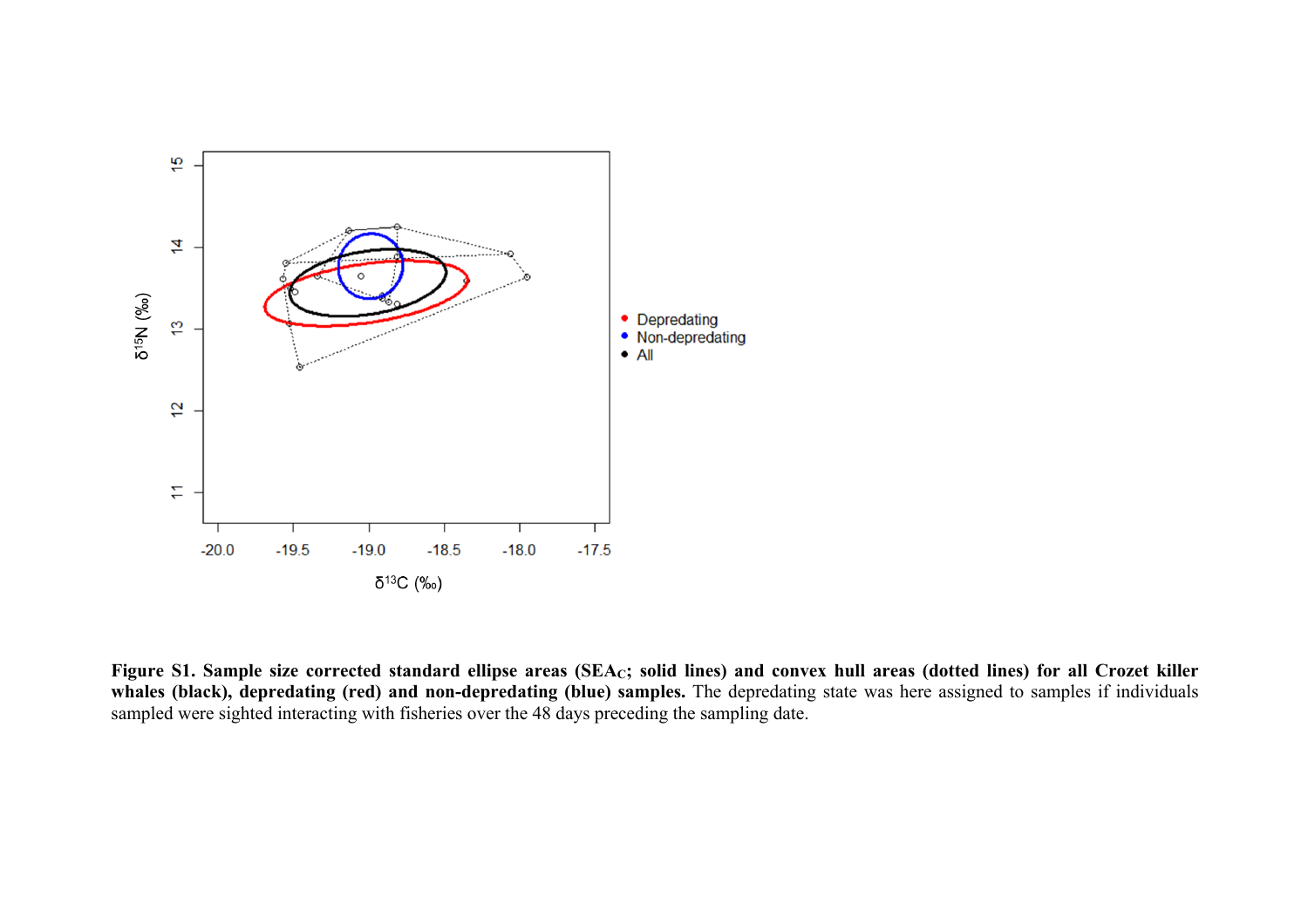|                  |               | Total number of days sighted |                 |                   |              |  |  |
|------------------|---------------|------------------------------|-----------------|-------------------|--------------|--|--|
|                  |               |                              | Fishing vessels | Possession Island |              |  |  |
| ID               | Sampling date | 24 days                      | 48 days         | 24 days           | 48 days      |  |  |
| C019             | 4/02/2011     | 5                            | 5               | $\boldsymbol{0}$  | $\mathbf{0}$ |  |  |
| C148             | 8/02/2011     | 9                            | 9               | $\theta$          | $\theta$     |  |  |
| C121             | 8/02/2011     | 3                            | 3               |                   | 2            |  |  |
| C018             | 8/02/2011     | 9                            | 9               | $\theta$          | $\theta$     |  |  |
| C161             | 8/02/2011     | 3                            | 3               | $\theta$          | $\theta$     |  |  |
| C <sub>020</sub> | 9/02/2011     | 10                           | 10              | $\Omega$          | $\theta$     |  |  |
| C143             | 9/02/2011     | 4                            | 4               |                   | 2            |  |  |
| C138             | 14/02/2011    | 4                            | 4               | $\theta$          | $\theta$     |  |  |
| C172             | 21/02/2011    | 6                            | 6               | $\theta$          | $\mathbf{0}$ |  |  |
| C187             | 19/11/2011    | $\Omega$                     | $\Omega$        | 10                | 10           |  |  |
| C012             | 24/11/2011    | $\boldsymbol{0}$             | $\theta$        | 13                | 13           |  |  |
| C <sub>200</sub> | 25/11/2011    | $\theta$                     | $\theta$        | 6                 | 6            |  |  |
| C128             | 26/11/2011    | $\Omega$                     | $\Omega$        |                   |              |  |  |
| C069             | 26/11/2011    | $\Omega$                     | $\Omega$        |                   |              |  |  |
| C116             | 3/12/2011     | $\Omega$                     | $\theta$        | 8                 | 8            |  |  |
| C068             | 3/12/2011     | 0                            | $\Omega$        | 8                 | 8            |  |  |
| C <sub>004</sub> | 25/11/2012    | $\Omega$                     | 2               | 4                 | 4            |  |  |
| C063             | 4/12/2012     | $\boldsymbol{0}$             | 6               | 9                 | 10           |  |  |

**Table S4. Sighting history of the Crozet killer whales over the 24 and 48 days preceding the date of sampling.** Sightings were confirmed by photo-identification conducted from the toothfish fishing vessels during depredation events and from Possession Island.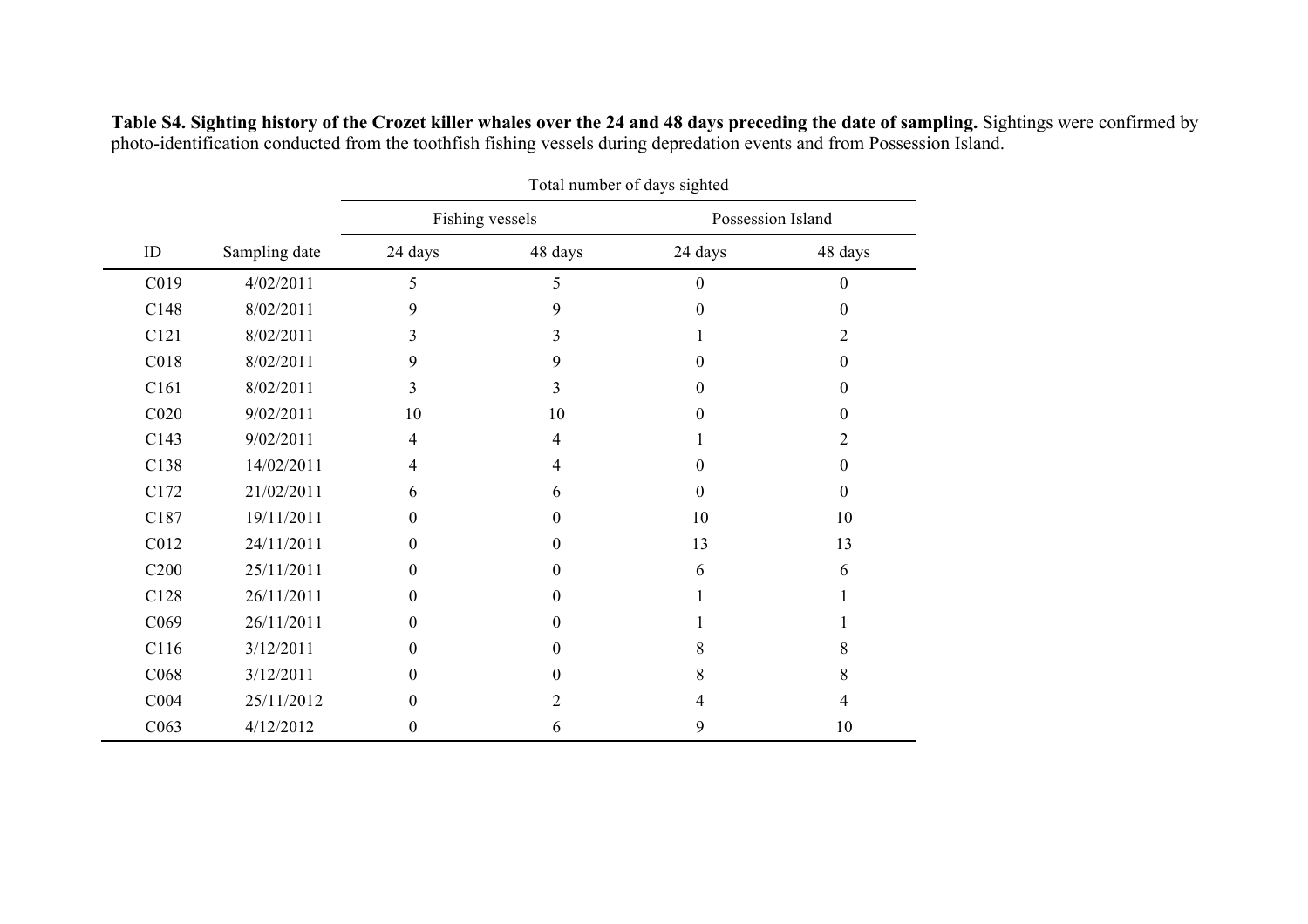

**Figure S2. Dendrogram of the Crozet killer whale prey based on isotopic similarities as estimated by Ward's hierarchical clustering.**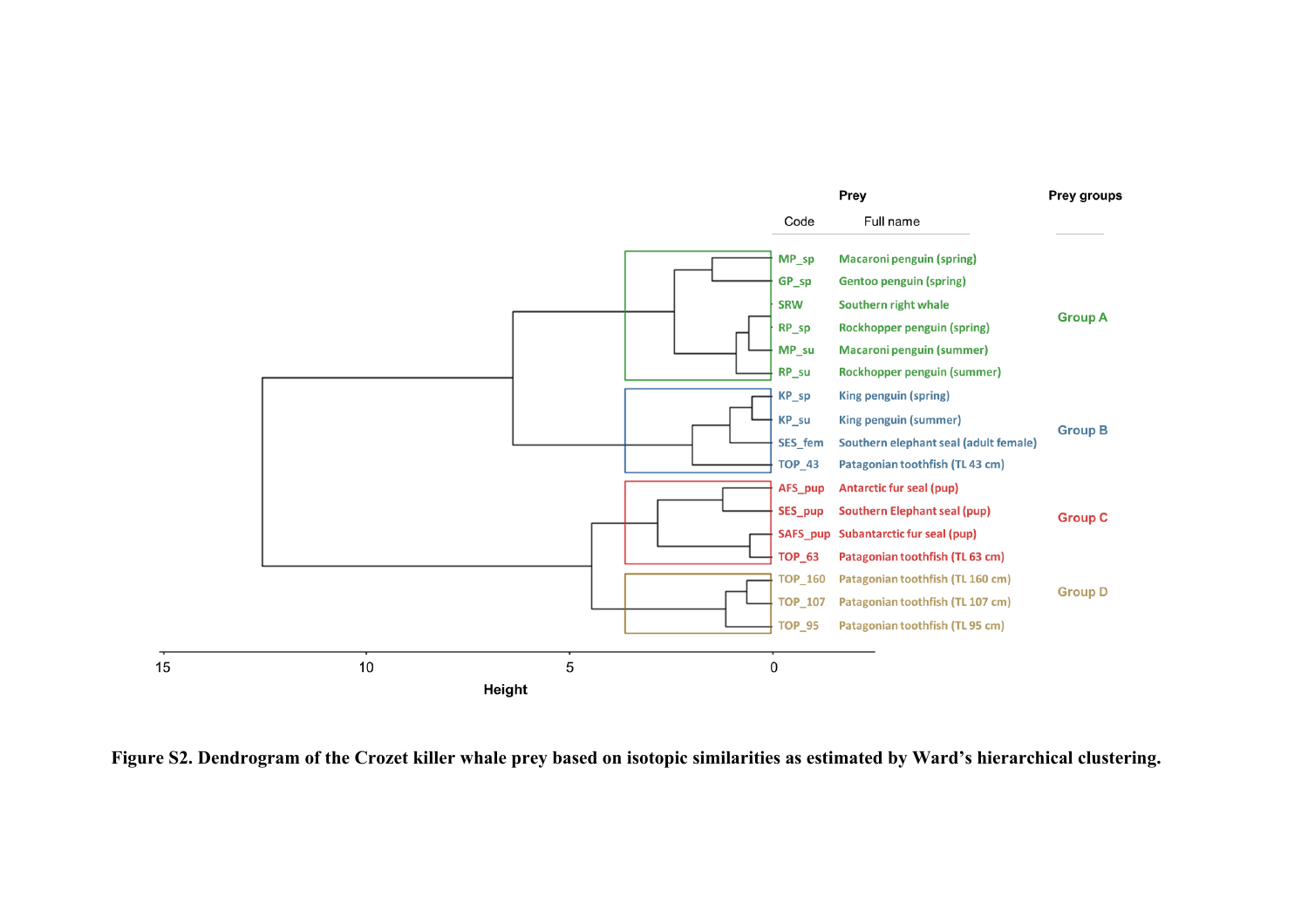| Table S5. Outputs from the post-hoc Tukey's HSD tests performed on the $\delta^{13}C$ and $\delta^{15}N$ values between all combinations of prey group |
|--------------------------------------------------------------------------------------------------------------------------------------------------------|
| <b>pairs.</b> Difference in values (‰), the estimated 95% confidence intervals of the differences and p-values are reported                            |

| <b>Prey group</b> |            | $\delta^{13}C$  |                  | $\delta^{15}N$ |              |                  |  |
|-------------------|------------|-----------------|------------------|----------------|--------------|------------------|--|
| pairs             | Difference | 95% CI          | $\boldsymbol{p}$ | Difference     | 95% CI       | $\boldsymbol{p}$ |  |
| $B - A$           | $-1.94$    | $[-3.62,-0.26]$ | 0.02             | 2.14           | [1.31, 2.97] | < 0.001          |  |
| $C - A$           | $-1.02$    | $[-2.70, 0.66]$ | 0.33             | 4.42           | [3.59, 5.25] | < 0.001          |  |
| $D - A$           | 0.59       | $[-1.26, 2.43]$ | 0.79             | 6.21           | [5.30, 7.13] | < 0.001          |  |
| $C - B$           | 0.92       | $[-0.9, 2.76]$  | 0.48             | 2.28           | [1.34, 3.21] | < 0.001          |  |
| $D - B$           | 2.53       | [0.53, 4.52]    | 0.01             | 4.07           | [3.06, 5.08] | < 0.001          |  |
| $D - C$           | 1.61       | $[-0.39, 3.60]$ | 0.13             | 1.79           | [0.78, 2.80] | < 0.001          |  |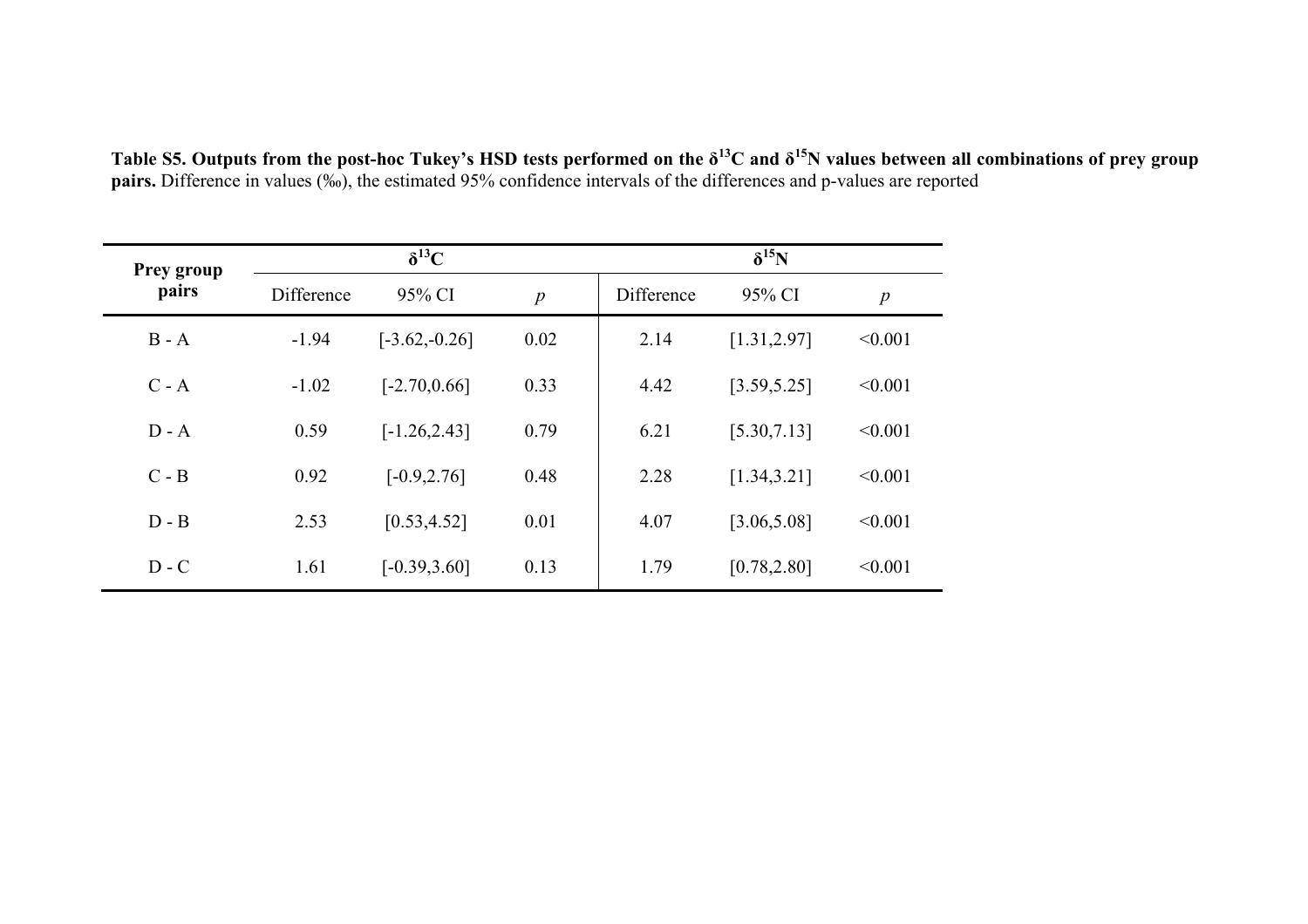## **References**

Guinet C, Jouventin P (1990) La vie sociale des « baleines tueuses ». La Recherche 220: 508–510

- Guinet C (1991) Intentional stranding apprenticeship and social play in killer whales (*Orcinus orca*). Can J Zool 69: 2712–2716
- Guinet C (1992) Comportement de chasse des orques (*Orcinus orca*) autour des iles Crozet. Can J Zool 70: 1656–1667
- Guinet C, Bouvier J (1995) Development of intentional stranding hunting techniques in killer whale (*Orcinus orca*) calves at Crozet Archipelago. Can J Zool 73: 27–33
- Guinet C, Barrett-Lennard LG, Loyer B (2000) Co-ordinated attack behavior and prey sharing by killer whales at Crozet Archipelago: Strategies for feeding on negatively-buoyant prey. Mar Mam Sci 16: 829–834
- Labadie G, Tixier P, Trudelle L, Vacquié Garcia J, Gasco N, Guinet C (2015) Sperm whales of the Crozet and Kerguelen islands, photo identification catalogue. https://doi.org/10.6084/m9.figshare.1414472.v2
- Ridoux V (1987) Feeding association between seabirds and killer whales, *Orcinus orca*, around subantarctic Crozet Islands. Can J Zool 65: 2113–2115
- Roche C, Guinet C, Gasco N, Duhamel G (2007) Marine mammals and demersal longline fishery interactions in Crozet and Kerguelen Exclusive Economic Zones: an assessment of depredation levels. CCAMLR Sci 14: 67–82
- Tixier P, Gasco N, Duhamel G, Viviant M, Authier M, Guinet C (2010) Interactions of Patagonian toothfish fisheries with killer and sperm whales in the Crozet islands Exclusive Economic Zone: an assessment of depredation levels and insights on possible mitigation strategies. CCAMLR Sci 17: 179–195
- Tixier P, Authier M, Gasco N, Guinet C (2015) Influence of artificial food provisioning from fisheries on killer whale reproductive output. Anim Conserv 18: 207–218
- Tixier P, Gasco N, Duhamel G, Guinet C (2016) Depredation of Patagonian toothfish by two sympatrically occurring killer whale (*Orcinus orca*) ecotypes: Insights on the behavior of the rarely observed type D killer whales. Mar Mam Sci 32: 983–1003
- Tixier P, Barbraud C, Pardo D, Gasco N, Duhamel G, Guinet C (2017) Demographic consequences of fisheries interaction within a killer whale (*Orcinus orca*) population. Mar Biol 164: 170
- Voisin JF (1976) On the behaviour of the killer whale, *Orcinus orca* (L.). Norwegian J Zool 24: 69–71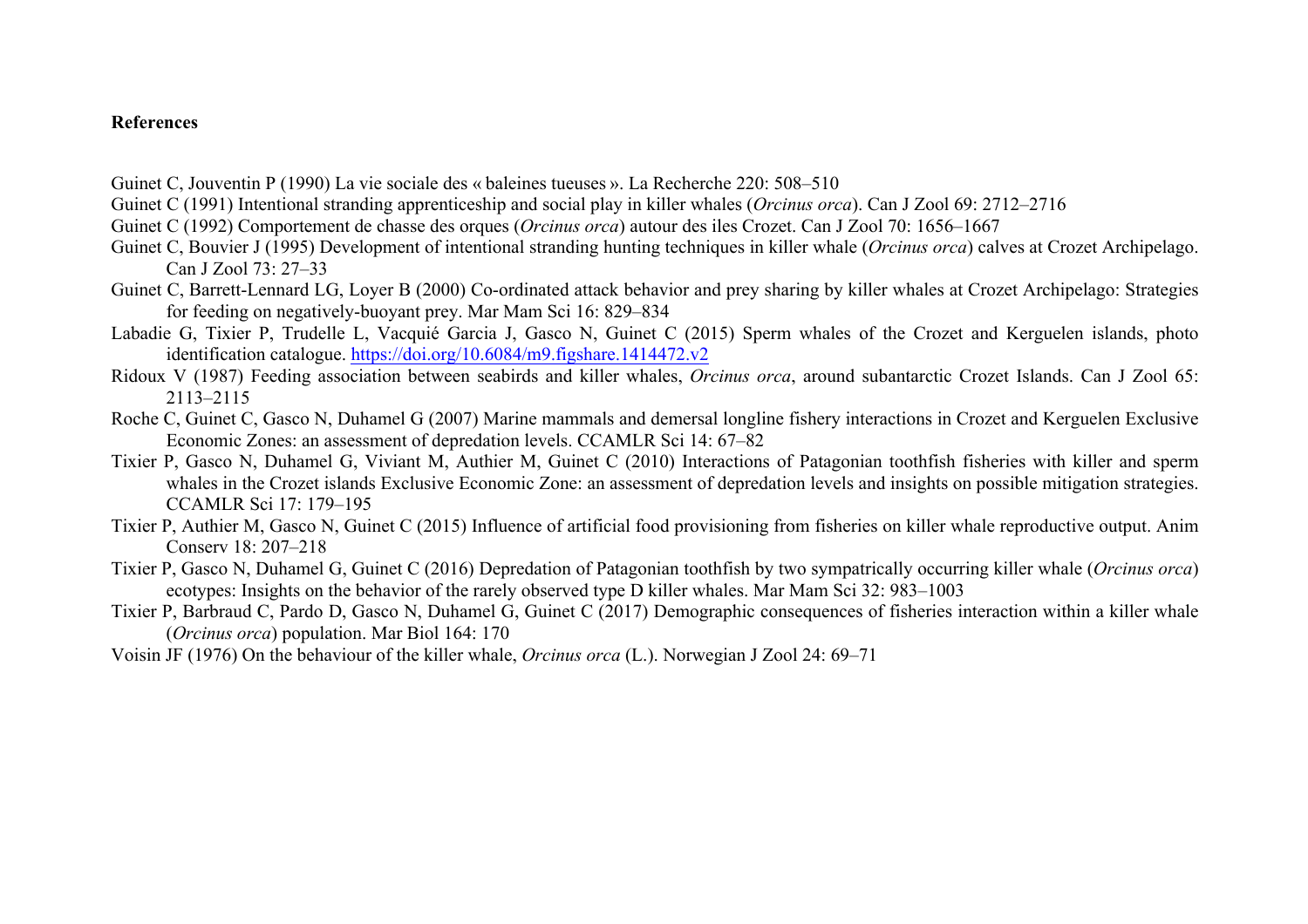# Supplement 2

The Crozet and Marion Island killer whale populations had similar trophic niche width but showed limited isotopic overlap. Marion Island lies  $\sim$ 1000 km west of Crozet at a similar latitude and supports the same prey species. The Marion killer whales have also been observed feeding on elephant seals, fur seals and penguins in inshore waters (Reisinger *et al.*, 2011). While the two populations had similar  $\delta^{13}$ C values, indicating that they derived dietary carbon from similar latitudes/environments,  $\delta^{15}N$  values of Crozet killer whales were higher by 1 ‰ than those of Marion killer whales. Some of the Marion killer whales (9 individuals out of 58, (Reisinger and de Bruyn, 2014; Tixier *et al.*, 2014) that had been sighted occasionally interacting with fishing vessels around Crozet had significantly higher  $\delta^{15}N$  (13.2  $\pm$  0.3 ‰) than those that had never been sighted at Crozet (12.1 ± 0.5 ‰) (Reisinger *et al.*, 2016). We therefore ascribe the isotopic niche differences between the two populations to a higher proportion of toothfish in the diet of the Crozet population. Toothfish stocks around Marion Island may be lower than at Crozet as they were decimated by the early 2000s, largely due to intense illegal fishing (Boonzaier *et al.*, 2012). In addition, the fishing effort and the catch by licenced vessels is lower at Marion (2 licenced vessels catching 200-300 tonnes per year since 2010, CCAMLR 2017a) than at Crozet (7 licenced vessels catching 600-1100 tonnes per year since 2010, CCAMLR 2017b). Such differences in the proportion of toothfish in the diet of the two populations might therefore be due to: i) lower levels of artificial provisioning through longlining around Marion Island compared with Crozet; and/or ii) lower abundance of toothfish around Marion Island due to lower natural stock abundance and/or to the historical stock collapse; and/or iii) reduced opportunities to depredate because of lower fishing effort and catches at Marion.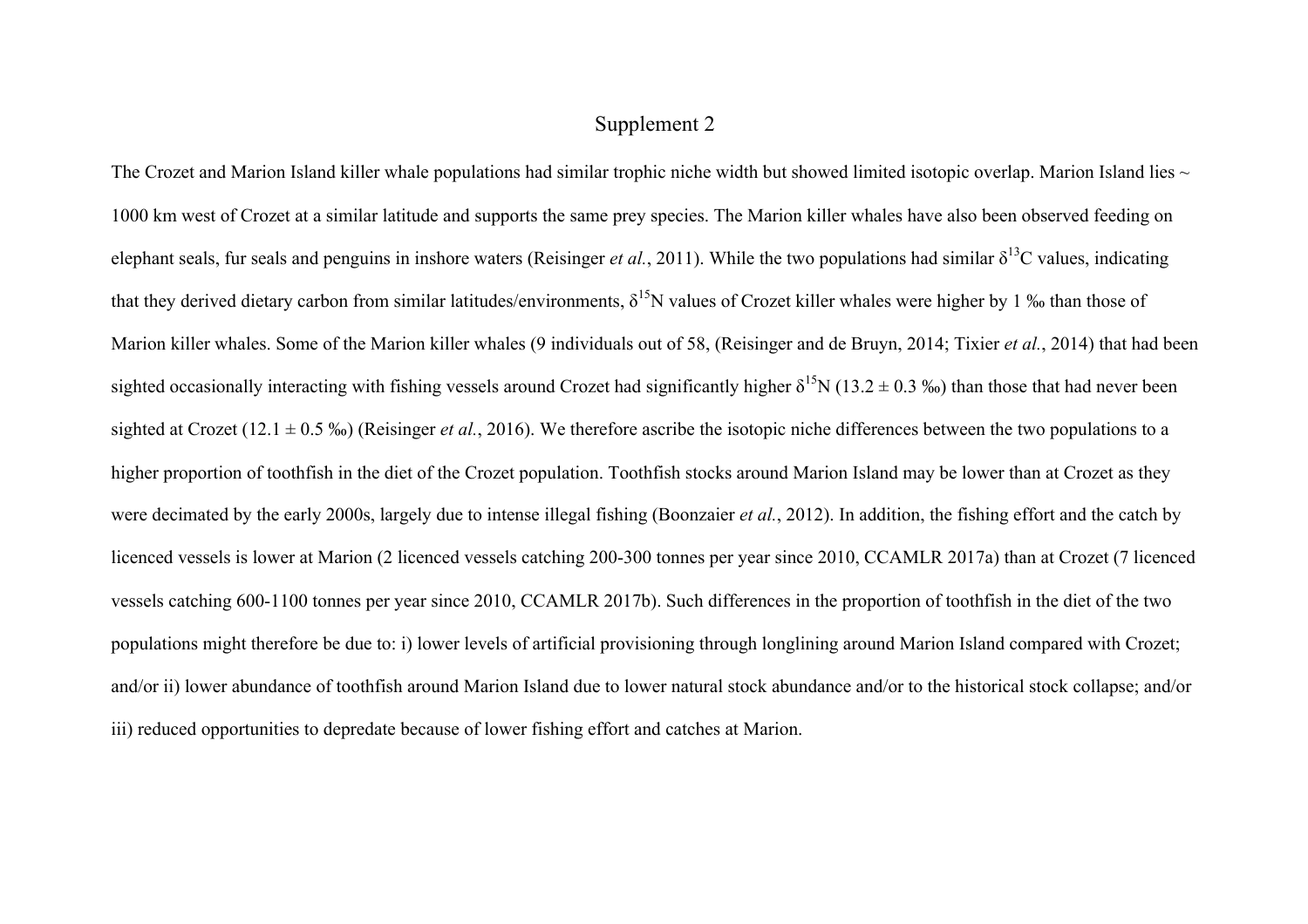#### References

- Boonzaier L, Harper S, Zeller D, Pauly D (2012) A brief history of fishing in the Prince Edward Islands, South Africa, 1950–2010. In: Harper S, Zylich K, Boonzaier L, Le Manach F, Pauly D and Zeller D (eds.). Fisheries catch reconstructions: Islands, Part III. Fisheries Centre Research Reports 20: 95–101
- CCAMLR (2017a) Fishery Report 2017: *Dissostichus eleginoides* Prince Edward Islands South African EEZ (Subarea 58.7 and part of Area 51). URL: https://www.ccamlr.org/en/publications/fishery-reports
- CCAMLR (2017b) Fishery Report 2017: *Dissostichus eleginoides* Crozet Island French EEZ (Subarea 58.6). URL: https://www.ccamlr.org/en/publications/fishery-reports
- Reisinger RR, De Bruyn PJN, Tosh CA, Oosthuizen WC, Mufanadzo NT, Bester MN (2011) Prey and seasonal abundance of killer whales at sub-Antarctic Marion Island. African J Mar Sci 33: 99–105
- Reisinger RR, de Bruyn PN (2014) Marion Island killer whales: 2006–2013. Mammal Research Institute, University of Pretoria. doi: 10.6084/m9.figshare.971317
- Reisinger RR, Gröcke DR, Lübcker N, McClymont EL, Hoelzel AR, de Bruyn PN 2016 Variation in the diet of killer whales *Orcinus orca* at Marion Island, Southern Ocean. Mar Ecol Prog Ser 549: 263–274
- Tixier P, Gasco N, Guinet C (2014) Killer whales of the Crozet Islands: photoidentification catalogue 2014. Villiers en Bois: Centre d'Etudes Biologiques de Chizé-CNRS. doi: 10.6084/m9.figshare.1060247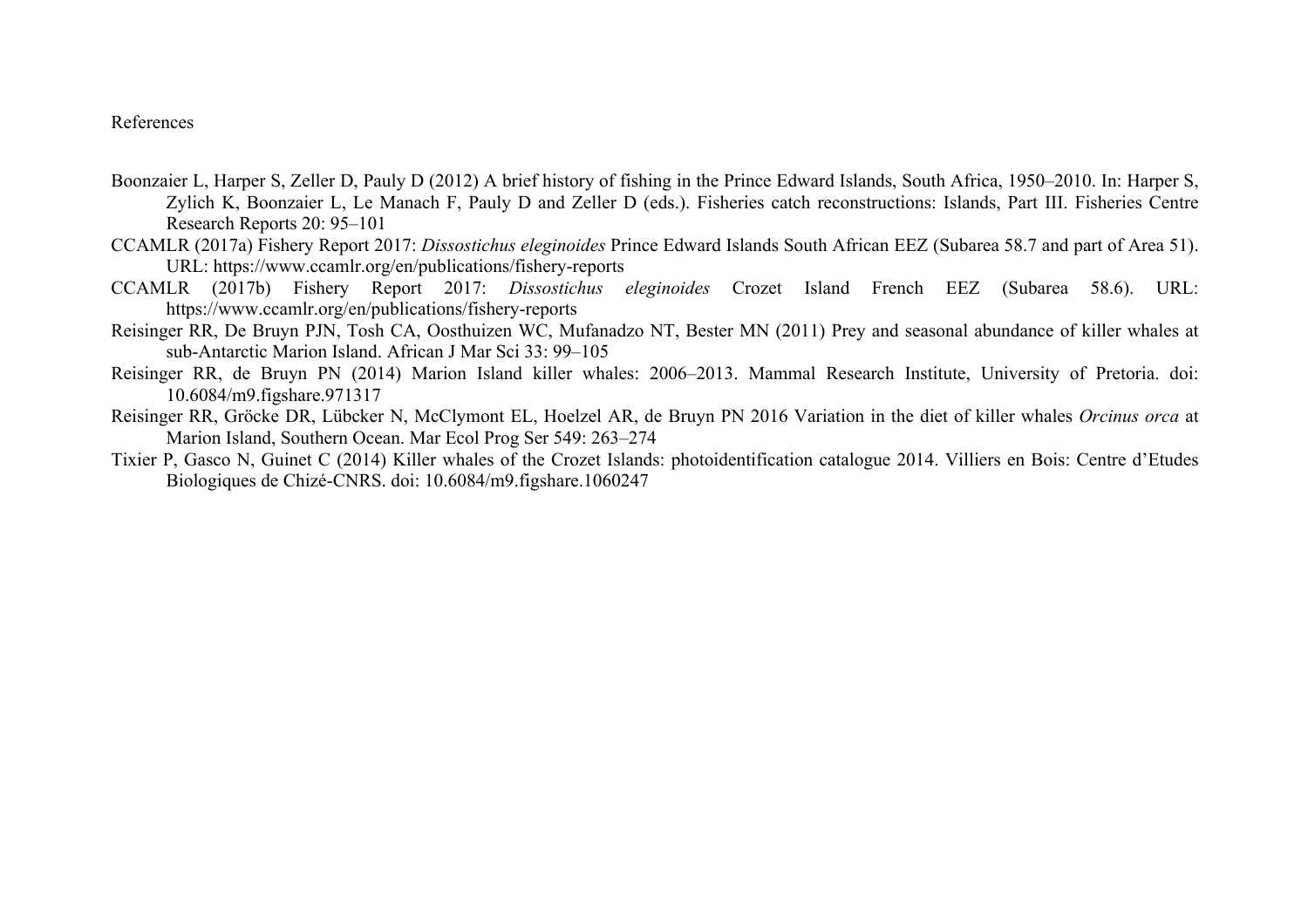# Supplement 3

The large beak from a southern giant octopus found in the stomach contents indicated that this species may be part of the Crozet killer whales' natural diet. However, since we did not include this species, nor any other cephalopod species, in our analyses due to data limitations, the relative importance of this prey in the Crozet killer whales' diet is still unclear. Cephalopods are speciose and ecologically diverse and therefore cover a broad range of δ15N and δ13C values in the Southern Ocean (Rodhouse and White, 1995; Cherel *et al.*, 2004; Collins and Rodhouse, 2006; Guerreiro *et al.*, 2015). Paired with large ontogenetic diet shifts (Cherel and Hobson, 2005; Cherel *et al.*, 2009), including cephalopods can cause high uncertainty in studies of predator diets if the cephalopod species consumed and their size are not clearly identified. While it has been suggested that Marion killer whales and Kerguelen southern pilot whales both potentially feed on cephalopods in offshore waters (Fontaine *et al.*, 2015; Reisinger *et al.*, 2015, 2016), their  $\delta^{15}N$  values were lower by > 1 % than the mean  $\delta^{15}N$  value of the Crozet killer whales in the present study. Values of  $\delta^{15}N$  of the Crozet killer whales were closer to, but lower than, those of sperm whales in Crozet and Kerguelen and the isotopic niches of these two groups overlapped. In these regions, the high trophic position of sperm whales was attributed to individuals preying primarily upon large adult oceanic squids (Clarke, 1980, 1996). Sperm whales, southern sleeper sharks (*Somniosus antarcticus*) and wandering albatrosses (*Diomedea exulans*), which also feed on large oceanic squids, are considered the apex predators in Kerguelen waters (Cherel and Duhamel, 2004; Cherel *et al.*, 2004, 2017; Cherel and Hobson, 2005). In the Southern Ocean, cephalopods replace the role of fish as mesopredators in the epipelagic zone and are also abundant in the mesopelagic and bathypelagic zones (Rodhouse and White, 1995; Collins and Rodhouse, 2006). As such, this group is theoretically accessible to killer whales, but their importance as prey requires further research.